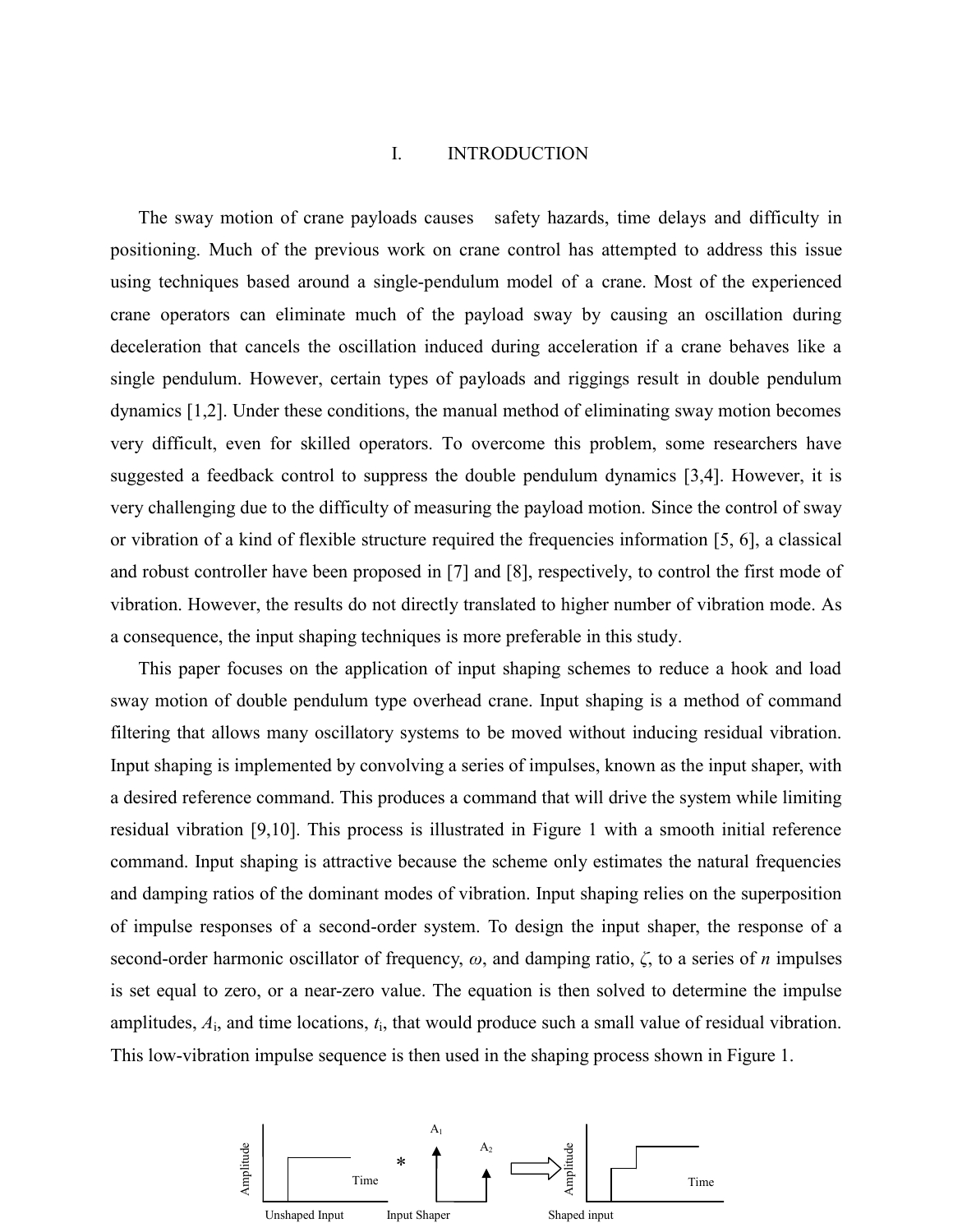Figure 1. Illustration of input shaping technique.

The earliest form of input shaping was developed by Smith. However, his posicast control method was extremely sensitive to modeling errors [11]. This sensitivity to modeling errors prohibited the input shaper from practical use on many systems. Singer and Seering were the first to develop an input-shaping technique robust enough to be used in most practical applications. To reduce the sensitivity of the input shaper to errors in natural frequency, they set the derivative of the vibration with respect to the natural frequency to zero at the modeling frequency.

However, the rise-time penalty incurred for the added robustness of this shaper. To solve this drawback, Singhose and his co-workers [12] have proposed the extra-insensitive (EI) shaper. In order to increase the robustness of input shapers without adding additional time delays, the requirement of having exactly zero vibration at the natural frequency need to be relaxed. Instead of forcing the vibration to exactly zero value, it is allowed to equal some small nonzero value. As a consequence, the shaper can be more robust without incurring an additional rise-time penalty.

Input shaping was first implemented on a gantry crane at the Savannah River Technology Center [13]. Fixed-duration (FD) shapers were implemented on this crane, in which the shaper duration was held fixed while the robustness to modeling errors was maximized. This process creates a set of shapers for different payload suspension lengths with identical rise times. Constant rise times are desirable from an operator standpoint, as they do not have to adjust for variable deceleration times. In previous research, input shaping schemes has been proposed for sway angle suppression of various types of crane system [14,15,16]. Hong and Hong [17] showed simulation results for point-to-point motions of container cranes using a deflection-limiting input shaping technique and nonlinear vibration stabilization control.

This paper presents investigations into the development of input shaping schemes for antiswaying control of a double- pendulum-type overhead crane (DPTOC) system. An experimental rig of DPTOC system is considered in this work. An unshaped bang-bang force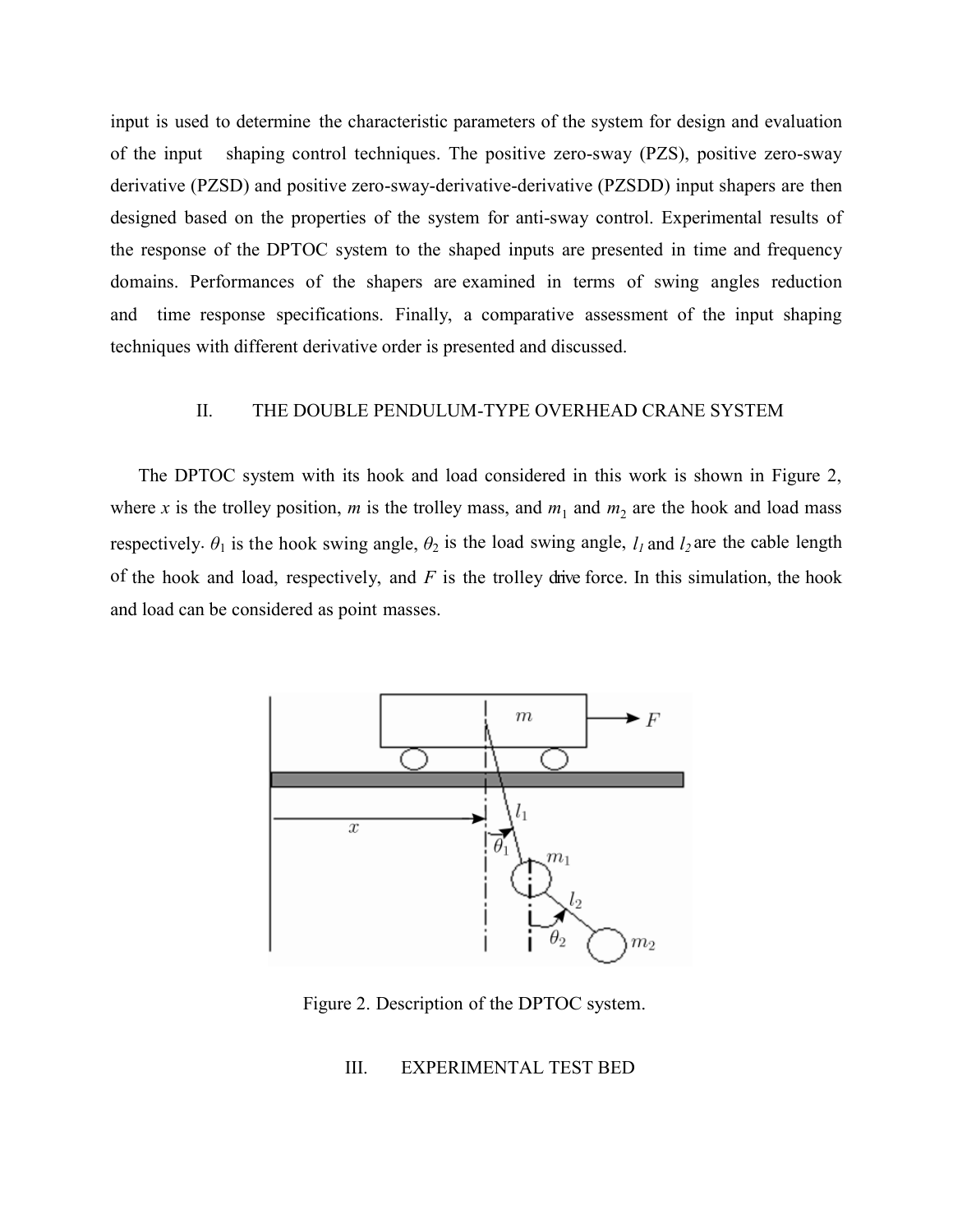In order to verify the effectiveness of the proposed input shaping techniques, experimental research was conducted on a double pendulum type overhead crane system as shown in Figure 3. The pendulum system used in this study transmits the rotational power of the motor that is generated as the motor rotates through the ball screw and the rotation is changed into the straight line motion through the ball screw. The straight line motion of the ball screw moves the trolley that is connected to it and the pendulum angle that is connected to the trolley is controlled.



Figure 3. Double pendulum type overhead crane system at Control and Instrumentation Lab, UMP.

Since the overhead crane system using two pendulums, it requires two encoder sensors to sense the sway motion at hook and load of the pendulum. The location of the trolley is recognized by the encoder that is connected to the motor. The detail specification of the lab-scale overhead crane system is shown in Table 1. The input shaping schemes is designed and implemented using CEMTool and SIMTool software with the sampling period selected at 1 ms. The encoder sensor's signals from the angle and trolley motion are connected to analogue I/O Port of RG-DSPIO01 with a voltage range of -10V to +10V. The output of the controller is also sending to the analogue I/O Port of RGDSPIO01 using 25P connector.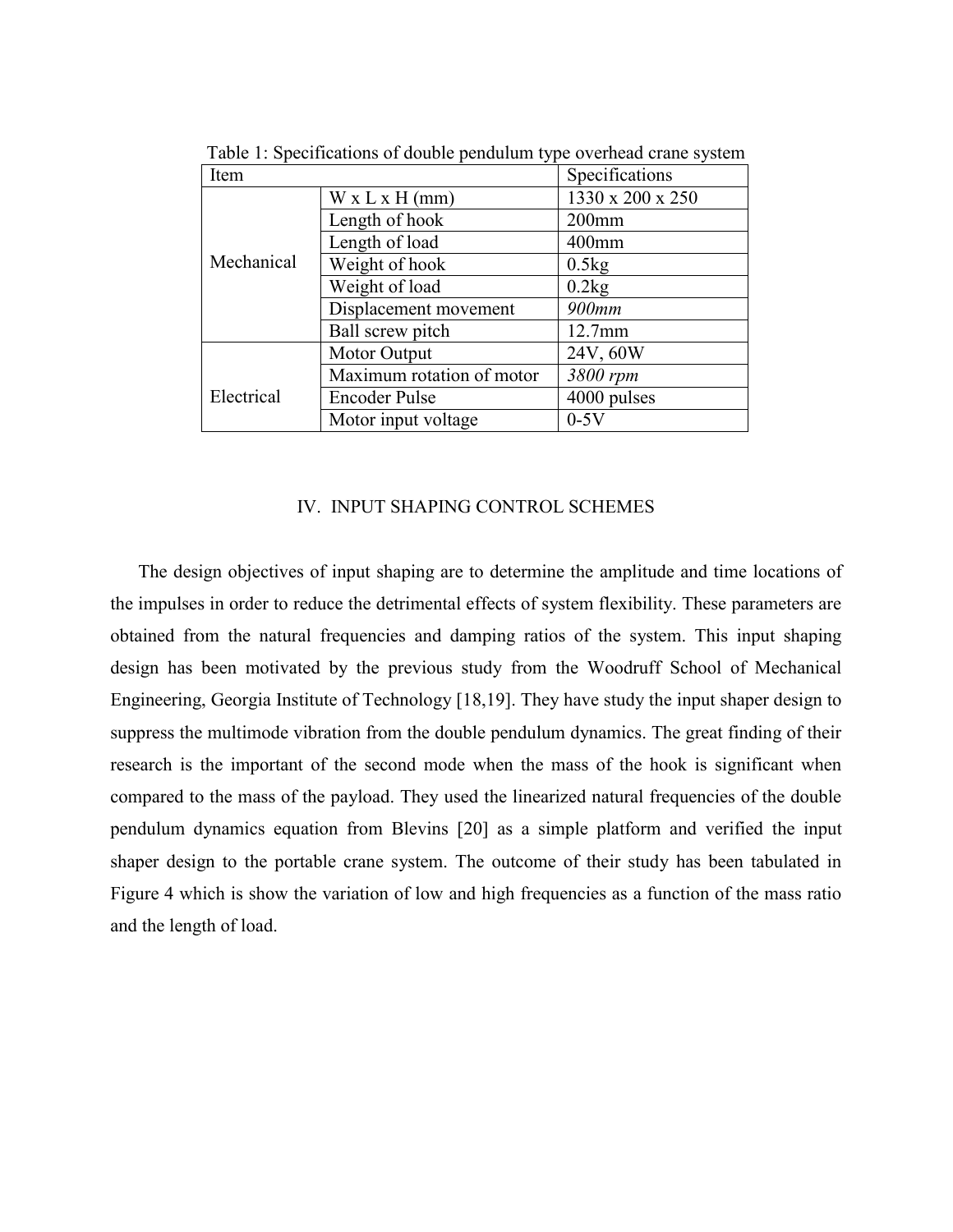

Figure 4: Variation of low and high frequencies [17].

However, their investigations only limited to two mode of sway frequency only. This study can be more practical if three modes of sway frequencies are considered to design the input shapers. Since the ratio of the payload mass to the hook mass is very significant in this study, the higher mode should be taken into account when designing the input shaper. The corresponding design relations for achieving a zero residual of the first three modes sway of a system and to ensure that the shaped command input produces the same rigid body motion as the unshaped command. Generally, a vibratory system of any order can be modelled as a superposition of second order systems each with a transfer function

$$
G(s) = \frac{\omega^2}{s^2 + 2\zeta\omega s + \omega^2}
$$
 (1)

where  $\omega$  is the natural frequency of the vibratory system and  $\zeta$  is the damping ratio of the system. Thus, the response of the system in time domain can be obtained as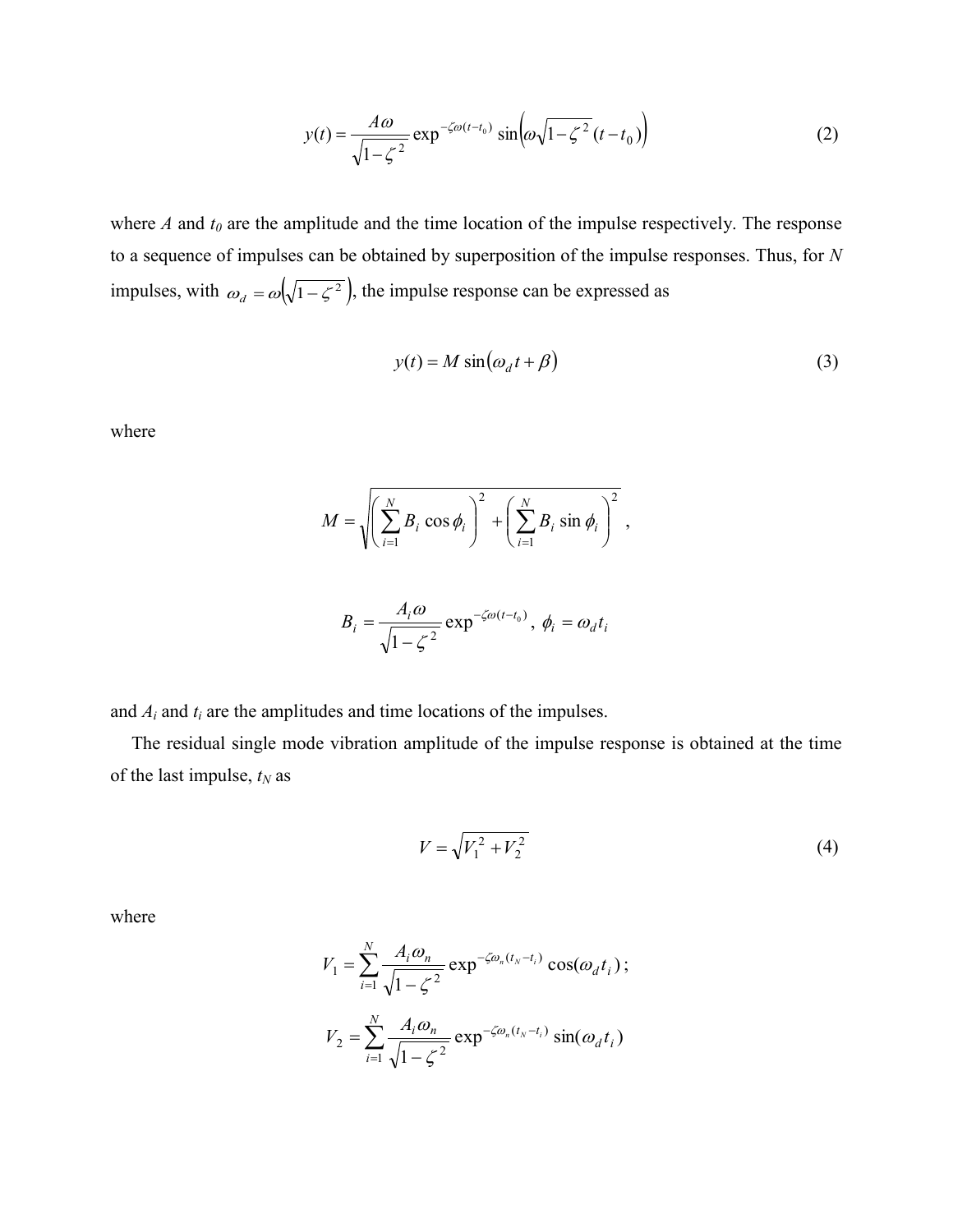To achieve zero vibration after the last impulse, it is required that both  $V_I$  and  $V_2$  in Equation (4) are independently zero. This is known as the zero residual vibration constraints. In order to ensure that the shaped command input produces the same rigid body motion as the unshaped reference command, it is required that the sum of amplitudes of the impulses is unity. This yields the unity amplitude summation constraint as

$$
\sum_{i=1}^{N} A_i = 1 \tag{5}
$$

In order to avoid response delay, time optimality constraint is utilised. The first impulse is selected at time  $t_1 = 0$  and the last impulse must be at the minimum, i.e. min  $(t_N)$ . The robustness of the input shaper to errors in natural frequencies of the system can be increased by taking the derivatives of  $V_1$  and  $V_2$  to zero. Setting the derivatives to zero is equivalent to producing small changes in vibration corresponding to the frequency changes. The level of robustness can further be increased by increasing the order of derivatives of  $V_I$  and  $V_2$  and set them to zero. Thus, the robustness constraints can be obtained as

$$
\frac{d^i V_1}{d\omega_n^i} = 0; \quad \frac{d^i V_2}{d\omega_n^i} = 0 \tag{6}
$$

The positive ZS input shaper, i.e. two-impulse sequence is designed by taking into consideration the zero residual sway constraints, time optimality constraints and unity magnitude constraints. Hence, by setting  $V_I$  and  $V_2$  in Equation (4) to zero,  $\sum_{i=1}^{N} A_i =$  $\int_{i=1}^{N} A_i = 1$ ,  $t_I = 0$  to avoid response delay and solving yields a two-impulses sequence with parameters as

$$
t_1 = 0, t_2 = \frac{\pi}{\omega_d}
$$

,

$$
A_1 = \frac{1}{1+K}, A_2 = \frac{K}{1+K}
$$
 (7)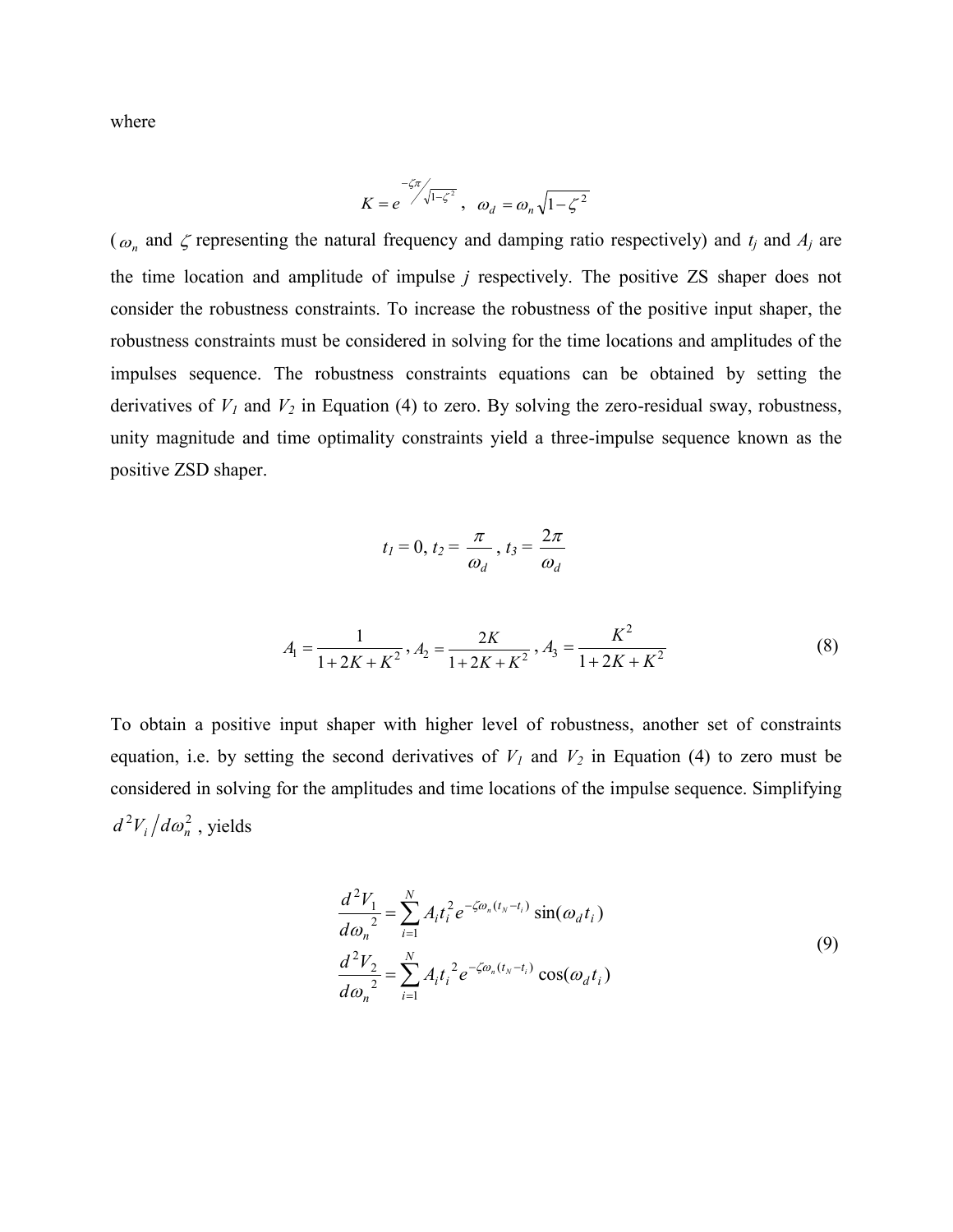The positive ZSDD input shaper, i.e. four-impulse sequence is obtained by setting Equations (4) and (9) to zero and solving with the other constraint equations. Hence, a four-impulse sequence can be obtained with the parameters as

$$
t_1=0, t_2=\frac{\pi}{\omega_d}, t_3=\frac{2\pi}{\omega_d}, t_4=\frac{3\pi}{\omega_d}
$$

$$
A_1 = \frac{1}{1 + 3K + 3K^2 + K^3}, A_2 = \frac{3K}{1 + 3K + 3K^2 + K^3}
$$

$$
A_3 = \frac{3K^2}{1 + 3K + 3K^2 + K^3}, A_4 = \frac{K^3}{1 + 3K + 3K^2 + K^3}
$$
(10)

where  $K$  as is equation (1).

#### V. IMPLEMENTATION AND RESULTS

In this investigation, input shaping control schemes are implemented and tested within the experimental environment of the DPTOC system and the corresponding results are presented. The bang-bang input force of  $\pm 1$  N is applied to the trolley of the DPTOC. The bang-bang input is required to have positive and negative period to allow the DPTOC to, initially, accelerate and then decelerate and eventually, stop at the target position. For the sway suppression schemes, positive zero-sway (PZS), positive zero-sway-derivative (PZSD) and positive zero-swayderivative-derivative (PZSDD) are designed based on the sway frequencies and damping ratios of the DPTOC system. The first three modes of sway of the system are considered, as these dominate the dynamic of the system. The responses of the DPTOC system to the unshaped input were analyzed in time-domain and frequency domain (spectral density). These results were considered as the system response to the unshaped input and will be used to evaluate the performance of the input shaping techniques. The sway frequencies for both hook cable and load cable were obtained as 0.977 Hz, 1.953 Hz and 2.686 Hz for the first three modes of sway.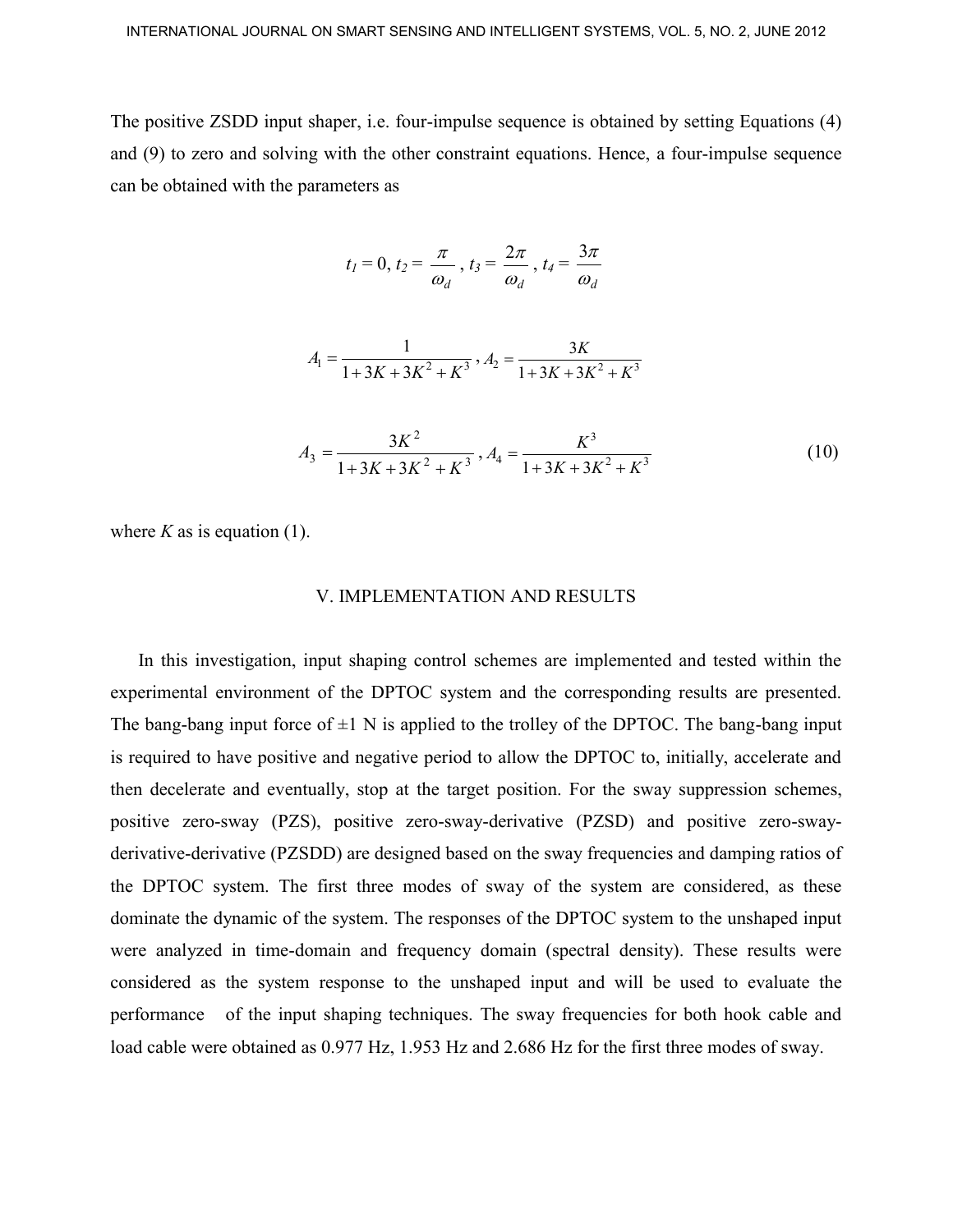## PRACTICAL SWAY MOTION CONTROL FOR DOUBLE PENDULUM-TYPE OVERHEAD CRANE SYSTEM

M. N. A. Zohari, M. Z. Mohd Tumari, M. S. Saealal, K.H. Ghazali and M.S. Ramli **Faculty of Electrical and Electronics Engineering** Universiti Malaysia Pahan@6600 Pekan, Pahang, Malaysia Emails zaidimt@ump.edu.my

| Submitted:8 March 2012 | Accepted: May 10, 2012 | Published: June 1, 2012 |
|------------------------|------------------------|-------------------------|
|------------------------|------------------------|-------------------------|

Abstract- The sway motion of crane can be successfully suppressed by properly shaping the reference command. Input shaping is a one type of feed-forward shaping method that is based on linear superposition. In this paper, we present the impact of double pendulum type overhead crane (DPTOC) system on the effectiveness of input shaping. An unshaped bang-bang input force is used to determine the characteristic parameters of the system for design and evaluation of the input shaping control techniques. The input shapers with the derivative effects are designed based on the properties of the system. The response DPTOC system to shaped input is experimentally verified in time and frequency domain. The performance of the input shaper is examined in terms of sway angle reduction and time response specification. Experimental results demonstrate the effectiveness of the proposed approach in reducing the sway motion of crane system.

Index terms: Input shaping, double pendulum, and sway motion.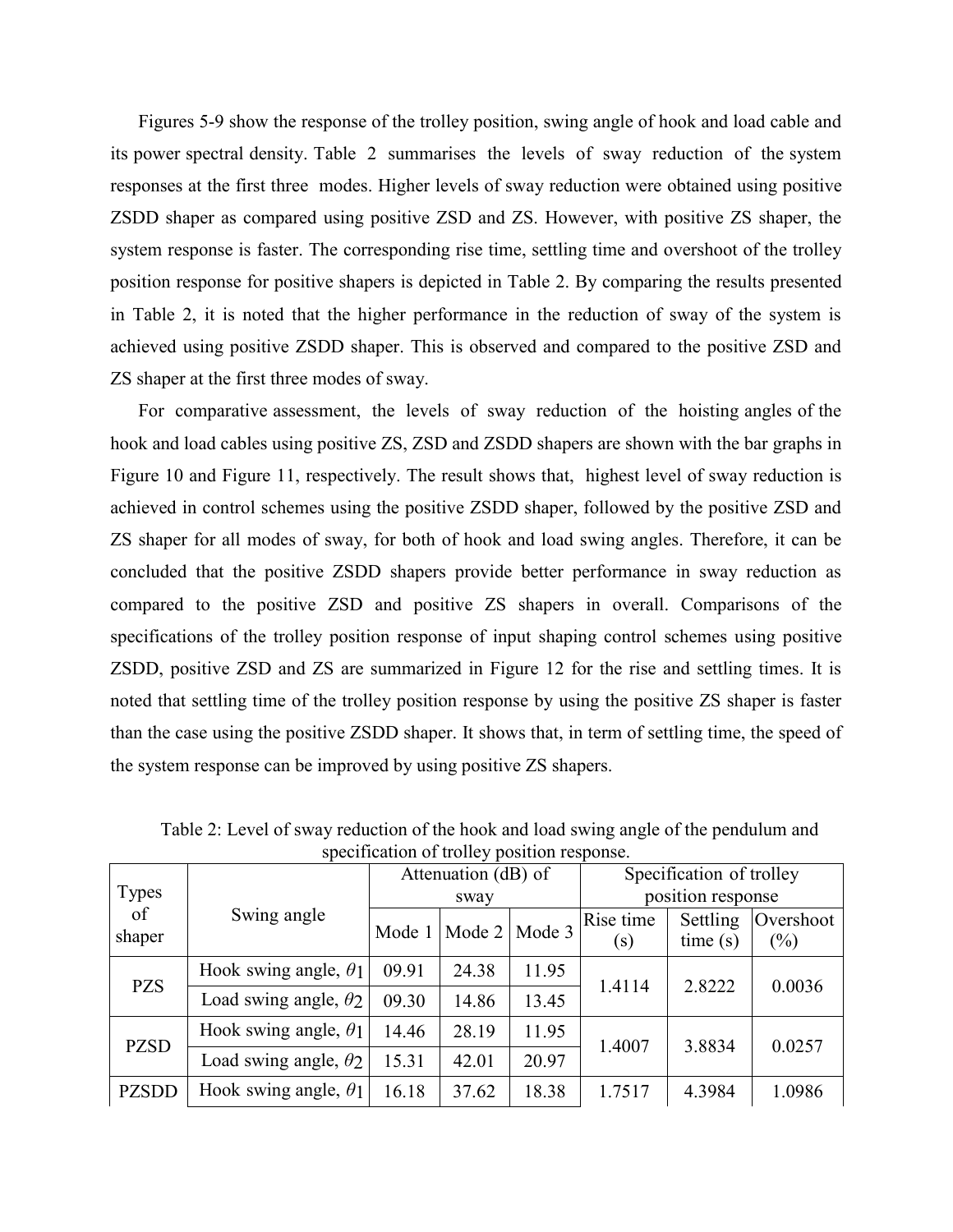



Figure 5. Response of the trolley position.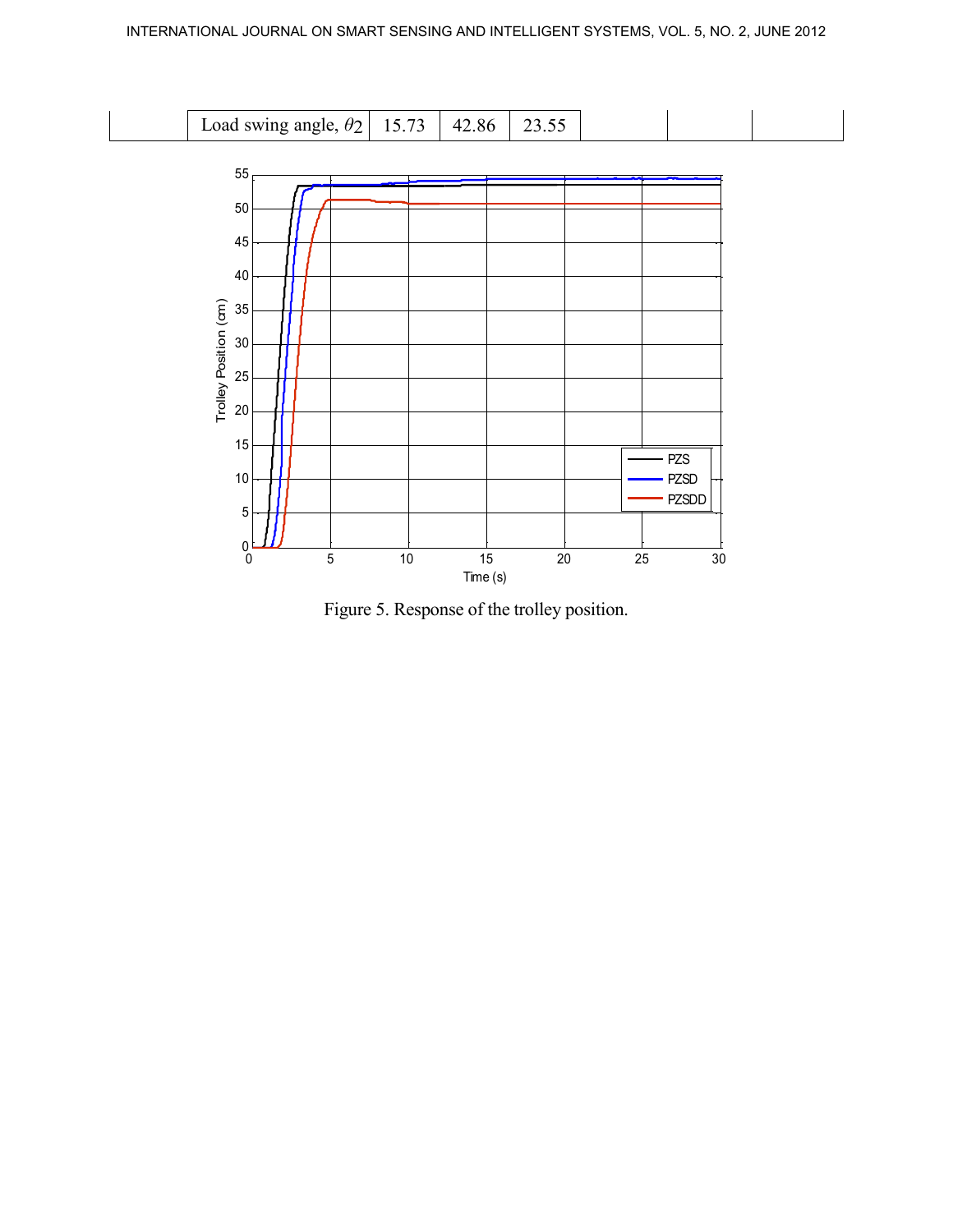

Figure 6. Response of the hook swing angle.



Figure 7. Response of the load swing angle.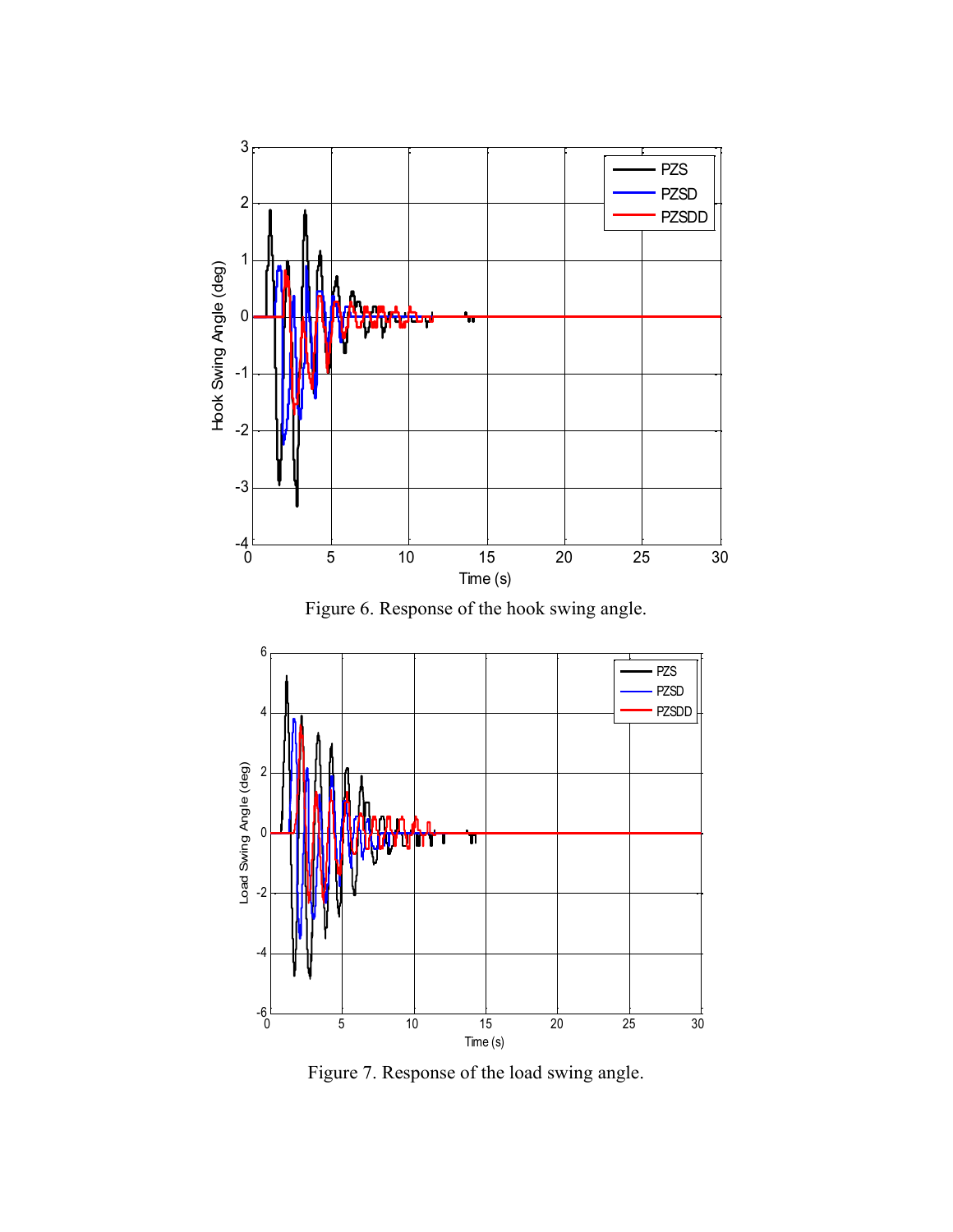

Figure 8. Power spectral density of the hook swing angle.

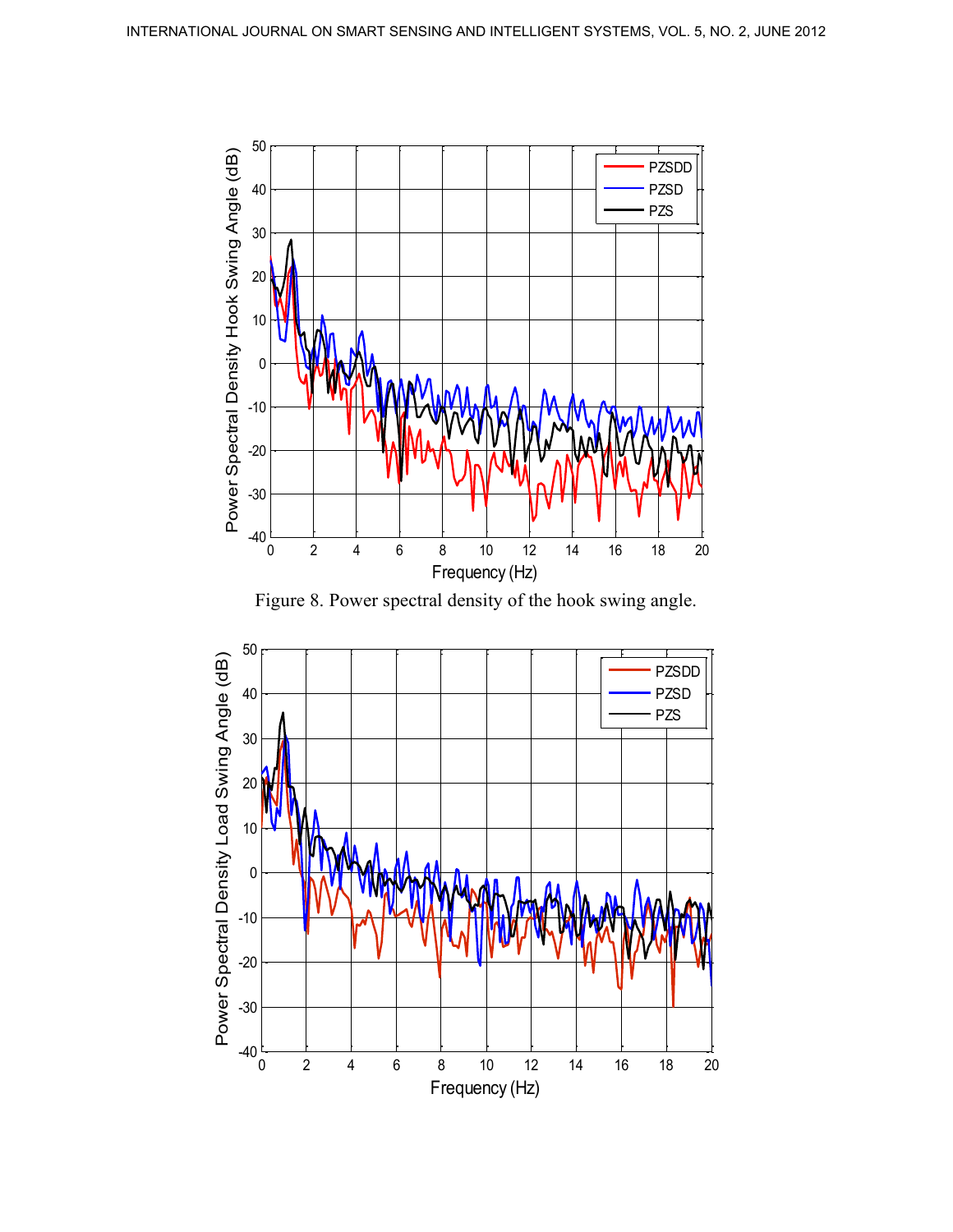

Figure 9. Power spectral density of the load swing angle.



Figure 10. Level of sway reduction for hook swing angle.

Figure 11. Level of sway reduction for load swing angle.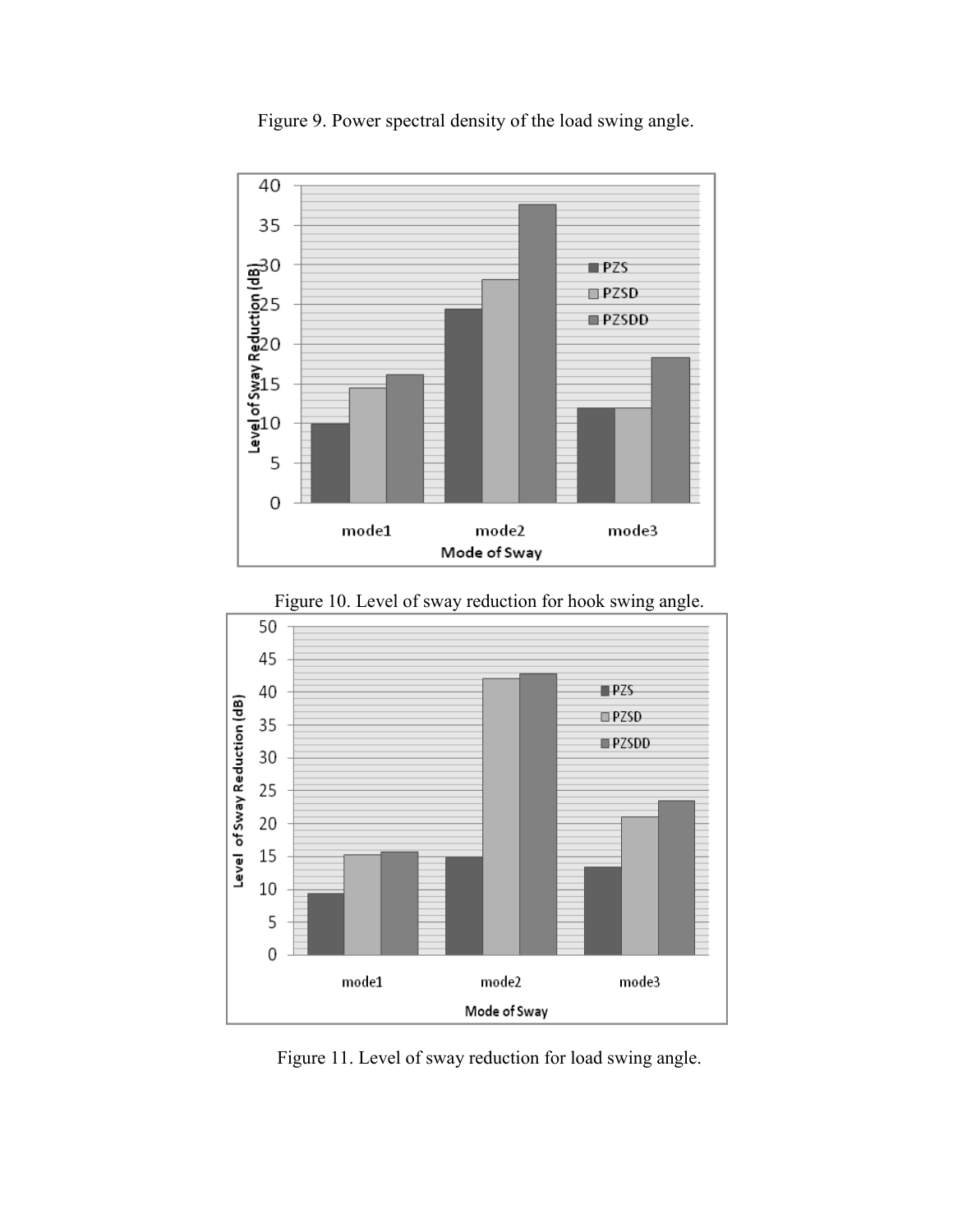

Figure 12. Rise and settling times of trolley position with PZS, PZSD and PZSDD shaper.

### VI. CONCLUSIONS

The development of input shaping control schemes for anti-sway of a DPTOC system has been presented. The performances of the control schemes have been evaluated in terms of level of sway reduction and time response specifications. A comparison of the results has demonstrated that the positive ZSDD shapers provide higher level of sway reduction as compared to the cases using positive ZSD and ZS shapers. By using the positive ZS shapers, the speed of the response is slightly improved in term of settling time at the expenses of decrease in the level of sway reduction. It is concluded that the experiment results on DPTOC system has demonstrated the effectiveness and practicality of the proposed approach.

#### ACKNOWLEDGEMENT

This work was supported by Faculty of Electrical & Electronics Engineering, Universiti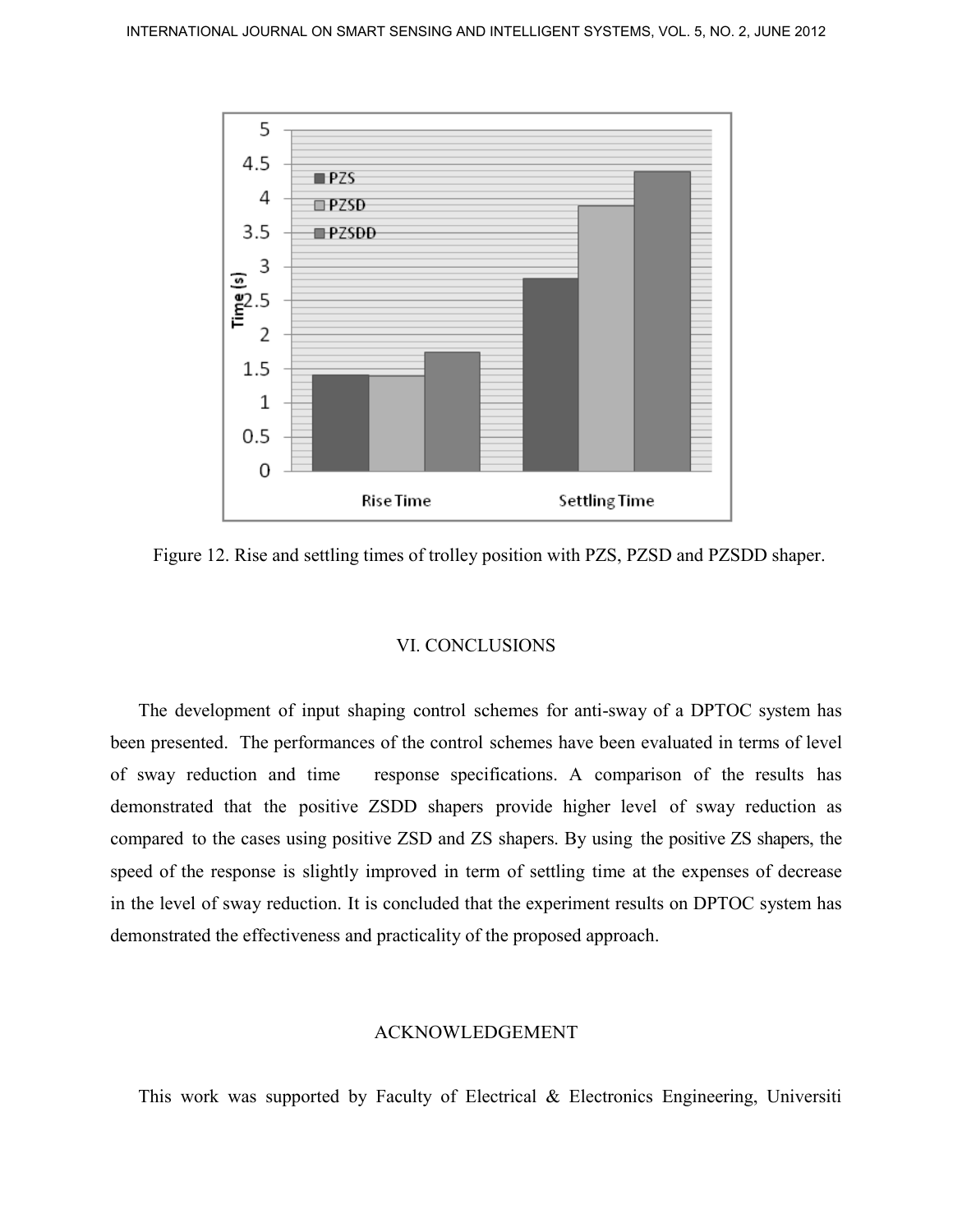Malaysia Pahang, especially Control & Instrumentation (COINS) Research Group under research grant RDU090350 and RDU100102.

### REFERENCES

- [1] M. Kenison and W. Singhose, Input Shaper Design for Double Pendulum Planar Gantry Crane, *IEEE Conference on Control Applications*, Hawaii, 1999, pp. 539-544.
- [2] D. Liu, W. Guo and J. Yi, GA-Based Composite Sliding Mode-Fuzzy Control for Double Pendulum-Type Overhead Crane, *Second International Conference on Fuzzy Systems and Knowledge Discovery*, vol. 3617, 2005, pp. 792-801.
- [3] S. Lahres, H. Aschemann, O. Sawodny and E. P. Hofer, Crane automation by decoupling control of a double pendulum using two translational actuators, *Proceedings of the 2000 American Control Conference, vol. 2*, 2000, pp. 1052-1056.
- [4] S. Tanaka and S. Kouno, Automatic Measurement and Control of the Attitude of Crane Lifters: Lifter-Attitude Measurement and Control, *Control Eng. Practice, vol. 6(9)*, 1998, pp. 1099-1107.
- [5] K.B. Waghulde and B. Kumar, Vibration analysis of cantilever smart structure by using piezoelectric smart material, *International Journal on Smart Sensing and Intelligent Systems*, vol. 4(3), 2011, pp. 353-375.
- [6] W. Li, T.-S. Liu, H.-I. Lin, Y.-J. Tsai, Design of vibration-based miniature generator using piezoelectric bender, *International Journal on Smart Sensing and Intelligent Systems*, vol. 3(3), 2010, pp. 550-572.
- [7] K. Dhanalakshmi, Aditya Avinash, M. Umapathy, M. Marimuthu, Experimental study on vibration control of shape memory alloy actuated flexible beam, *International Journal on Smart Sensing and Intelligent Systems*, vol. 3(2), 2010, pp. 156-175.
- [8] M. Sridevi, P. Madhavasarma, Model identification and Smart structural vibration Control using H<sup>∞</sup> controller, *International Journal on Smart Sensing and Intelligent Systems*, vol. 3(4), 2010, pp. 655-671.
- [9] O. J. M Smith, *Feedback Control Systems*, McGraw-Hill, New York, 1958, pp. 331–345.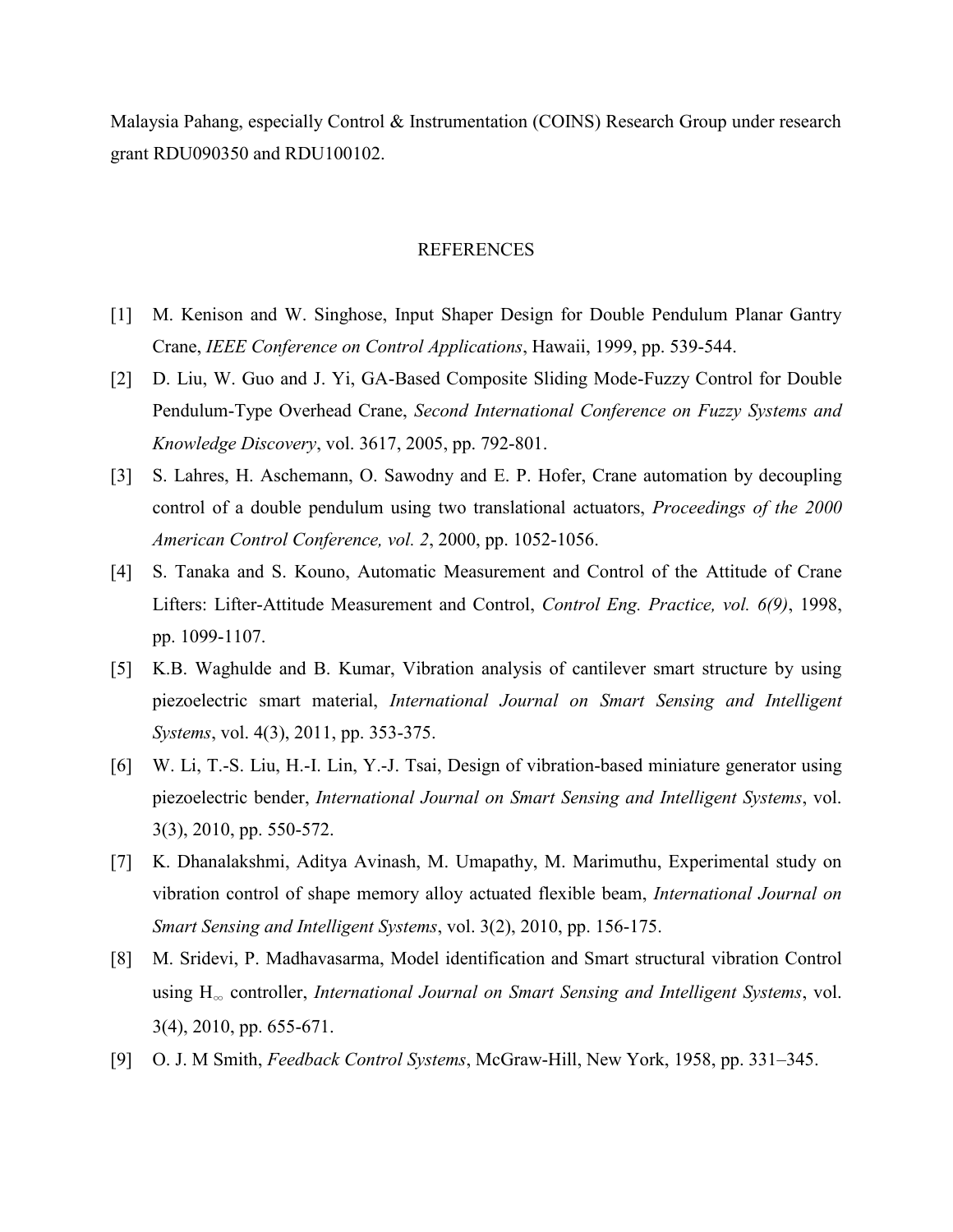- [10] N. C. Singer, and W. P. Seering, Preshaping command inputs to reduce system vibration, *ASME Journal of Dynamic Systems, Measurement, and Control vol. 112*, 1990, pp. 76–82.
- [11] G.H. Tallman, and O.J.M. Smith, Analog study of dead-beat posicast control, *IRE Transactions on Automatic Control*, *vol. 4(1)*, 1958, pp. 14–21.
- [12] W. Singhose, W. Seering, and N. Singer, Residual vibration reduction using vector diagrams to generate shaped inputs, *ASME Journal of Mechanical Design, vol. 116(2)*, 1994, pp. 654–659.
- [13] N. Singer, W. Singhose, and E. Kriikku, An input shaping controller enabling cranes to move without sway, *ANS 7th Topical Meeting on Robotics and Remote Systems*, Augusta, GA, Vol. 1, 1997, pp. 225–231.
- [14] M.A. Ahmad, R.M.T. Raja Ismail, M.S. Ramli, N.F. Zakaria, N.M. Abd. Ghani, Robust Feed-Forward Schemes for Anti-sway Control of Rotary Crane, *International Conference on Computational Intelligence, Modelling and Simulation,* Republic Czech, September, 2009, pp.  $17 - 22$ .
- [15] M.A. Ahmad, Z. Zulkifely and M.A. Zawawi, Experimental Investigations of Input Shaping Schemes for Sway Control of a Gantry Crane System, *Proceedings of the 2nd International Conference on Computer and Network Technology*, Bangkok, Thailand, 2010, pp. 483-486.
- [16] M.A. Ahmad, R.M.T. Raja Ismail and M.S. Ramli, Input Shaping Techniques for Antisway Control of a 3-D Gantry Crane System, *Proceedings of the 2009 IEEE International Conference on Mechatronics and Automation*, Changchun, China, August 9 – 12, 2009, pp. 2876-2881.
- [17] K.-T. Hong and K.-S. Hong, Input shaping and VSC of container cranes, *IEEE International Conference on Control Applications*, Taipei, Taiwan, September 2–4, 2004, pp. 1570–1575.
- [18] W. Singhose, D. Kim and M. Kenison, Input shaping control of double-pendulum bridge crane oscillations, *ASME Journal of Dynamic Systems, Measurement and Control, vol. 130(3)*, 2008, p. 034504.
- [19] D. Kim and W. Singhose, Performance studies of human operators driving doublependulum bridge cranes, *Control Eng. Practice, vol. 18(6)*, 2010, pp. 567-576.
- [20] R.D. Blevins, *Formulas for natural frequency and mode shape*, Van Nostrand Reinhold Co., New York, NY, 1979.